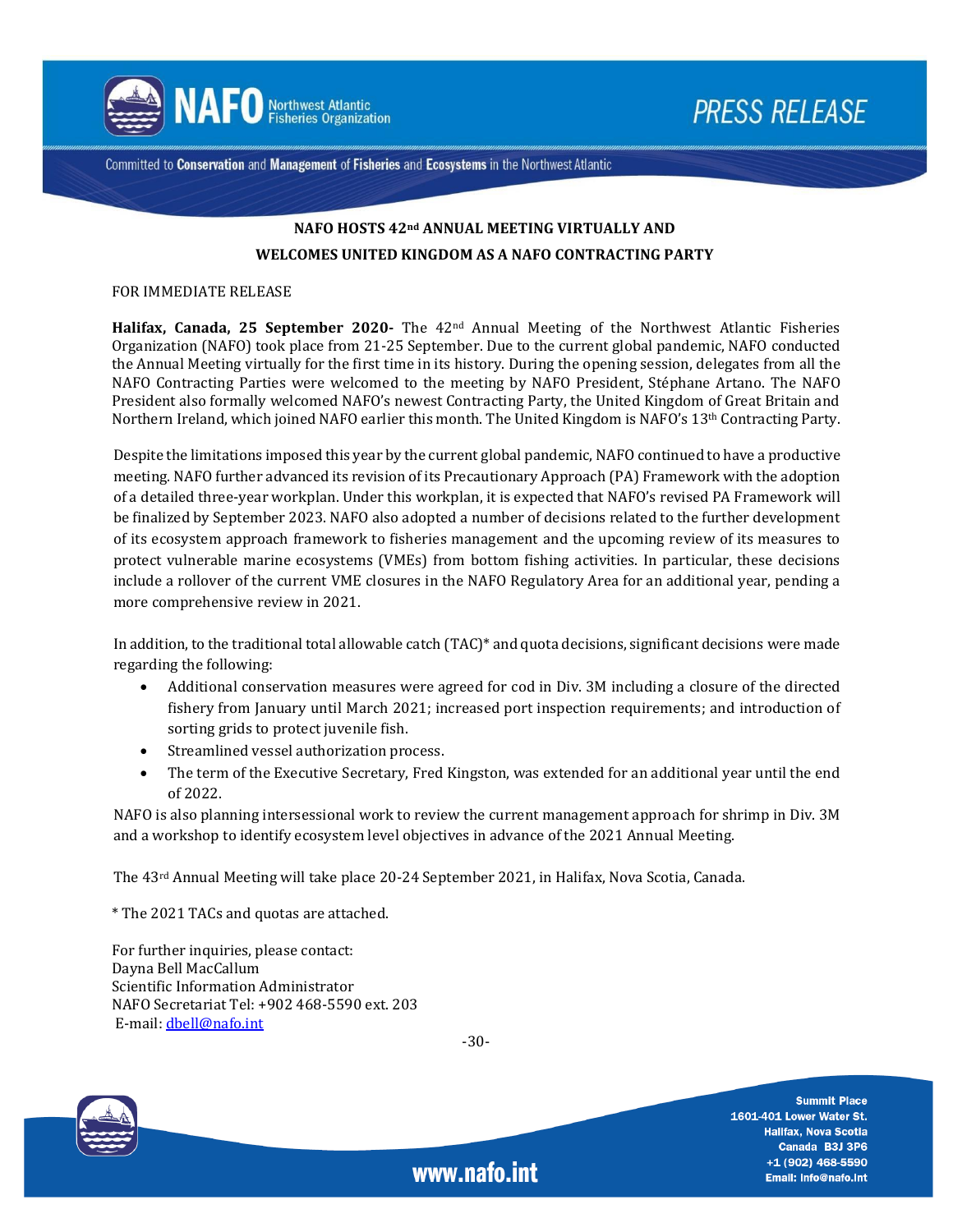## (2021) **ANNEX I – FISHERIES MANAGEMENT Annex I.A – Annual Quota Table**

**DRAFT** CATCH LIMITATIONS – Article 5. Total allowable catches (TACs) and quotas (metric tons in live weight) for 2021 of particular stocks in Subareas 1-4 of the NAFO Convention Area.

| <b>Species</b>                                         | Cod              |                          |                      | <b>Redfish</b>           |                          |                                    |                  |                     |                                                      | American plaice           | Yellowtail               |                |
|--------------------------------------------------------|------------------|--------------------------|----------------------|--------------------------|--------------------------|------------------------------------|------------------|---------------------|------------------------------------------------------|---------------------------|--------------------------|----------------|
| <b>Stock Specification</b>                             | <b>COD</b><br>3L | <b>COD</b><br>3M         |                      | <b>COD</b><br><b>3NO</b> | <b>RED</b><br>3LN        |                                    | <b>RED</b><br>3M | <b>RED</b><br>30    | REB 1F_2_3K (i.e.<br>Sub-Area 2 and<br>Divs. $1F+3K$ | <b>PLA</b><br><b>3LNO</b> | <b>PLA</b><br>3M         | YEL 3LNO       |
| % of TAC                                               |                  |                          | $%$ of 3M<br>Cod TAC |                          |                          | $%$ of $3LN$<br><b>Redfish TAC</b> |                  |                     |                                                      |                           |                          |                |
| <b>Contracting Party</b>                               |                  |                          |                      |                          |                          |                                    |                  |                     |                                                      |                           |                          |                |
| Canada                                                 |                  | 12                       | 0.80                 | $\boldsymbol{0}$         | 7710                     | 42.60                              | 500              | 6000                | 0 <sup>1</sup>                                       | $\boldsymbol{0}$          | $\bf{0}$                 | 16575          |
| Cuba                                                   |                  | 56                       | 3.70                 | $\sim$                   | 1774                     | 9.80                               | 1750             |                     | 0 <sup>1</sup>                                       | $\blacksquare$            | $\blacksquare$           |                |
| <b>Denmark (Faroe</b><br><b>Islands and Greenland)</b> |                  | 335                      | 22.35                | $\overline{\phantom{a}}$ | $\overline{\phantom{a}}$ |                                    | 6910             |                     | $\overline{0}$                                       | $\overline{\phantom{a}}$  | $\overline{\phantom{a}}$ |                |
| <b>European Union</b>                                  |                  | 716                      | 47.71                | 0 <sup>4</sup>           | 3 3 0 0 4                | 18.23                              | 78134            | 7000                | $\overline{0}$<br>0 <sup>7</sup>                     | $\mathbf{0}$              | 0 <sup>4</sup>           |                |
| <b>France (St. Pierre</b><br>et Miquelon)              |                  | $\overline{\phantom{a}}$ |                      | $\overline{\phantom{a}}$ | $\overline{\phantom{a}}$ |                                    | 6910             |                     | 0 <sup>1</sup>                                       | $\overline{\phantom{a}}$  | $\blacksquare$           | 340            |
| <b>Iceland</b>                                         |                  | $\overline{\phantom{a}}$ |                      | ÷,                       | $\sim$                   |                                    | $\blacksquare$   |                     | $\mathbf{0}$                                         | $\blacksquare$            | $\blacksquare$           | $\blacksquare$ |
| Japan                                                  |                  | $\overline{\phantom{a}}$ |                      | $\overline{\phantom{a}}$ |                          |                                    | 400              | 150                 | 0 <sup>1</sup>                                       | $\blacksquare$            | $\blacksquare$           | $\blacksquare$ |
| <b>Korea</b>                                           |                  | $\overline{\phantom{a}}$ |                      | $\blacksquare$           | $\blacksquare$           |                                    | 6910             | 100                 | 0 <sup>1</sup>                                       | $\blacksquare$            | $\overline{\phantom{a}}$ | $\blacksquare$ |
| <b>Norway</b>                                          |                  | 139                      | 9.25                 | $\blacksquare$           |                          |                                    | $\sim$           |                     | $\mathbf{0}$                                         | $\blacksquare$            | $\blacksquare$           | $\blacksquare$ |
| <b>Russian Federation</b>                              |                  | 97                       | 6.47                 | $\mathbf{0}$             | 5 2 0 7                  | 28.77                              | 9 1 3 7          | 6500                | $\mathbf{0}$                                         | $\blacksquare$            | $\mathbf{0}$             | $\blacksquare$ |
| <b>Ukraine</b>                                         |                  |                          |                      |                          |                          |                                    |                  | 150                 | 0 <sup>1</sup>                                       |                           |                          |                |
| <b>United Kingdom</b>                                  |                  | 140                      | 9.32                 |                          |                          |                                    |                  |                     |                                                      |                           |                          |                |
| <b>United States of</b><br>America                     |                  | $\overline{\phantom{a}}$ |                      | $\overline{\phantom{a}}$ |                          |                                    | 6910             |                     | 0 <sup>1</sup>                                       | $\blacksquare$            | $\overline{\phantom{a}}$ |                |
| <b>Others</b>                                          |                  | 6                        | 0.40                 | $\mathbf{0}$             | 109                      | 0.60                               | 124              | 100                 | $\sim$                                               | $\mathbf{0}$              | $\mathbf{0}$             | 85             |
| <b>TOTAL ALLOWABLE</b><br><b>CATCH</b>                 | $\ast$           | 1500                     | 100.013              | $\ast$                   | 18<br>1008               | 100.014                            | 8448             | 20<br>$000^{\rm 8}$ | $0^{3,9}$                                            | $\ast$                    | $*11$                    | 17 000         |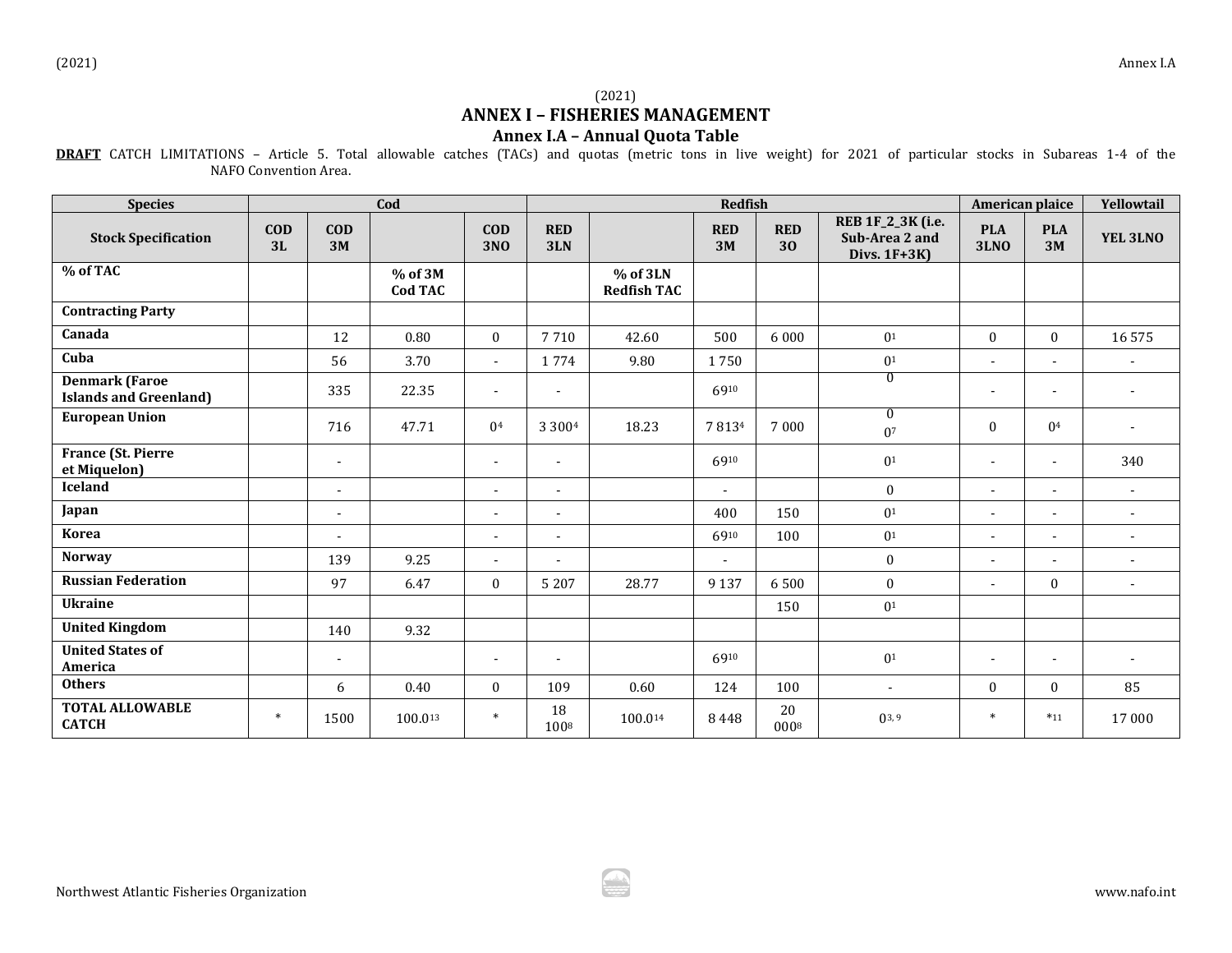|--|--|

| <b>Species</b>                                         | Witch             |                |                              | <b>White hake</b> | Capelin          | <b>Skates</b>   | Greenland<br><b>Squid</b><br>Shrimp<br>halibut<br>(Illex) |                                        |                   | <b>Alfonsino</b> |                                           |
|--------------------------------------------------------|-------------------|----------------|------------------------------|-------------------|------------------|-----------------|-----------------------------------------------------------|----------------------------------------|-------------------|------------------|-------------------------------------------|
| <b>Stock Specification</b>                             | WIT3L             | WIT 3NO        |                              | <b>HKW 3NO</b>    | <b>CAP 3NO</b>   | <b>SKA 3LNO</b> | <b>GHL</b><br>3LMNO                                       | SQI 3_4<br>(i.e. Sub-<br>areas $3+4$ ) | PRA <sub>3L</sub> | PRA 3NO          | ALF <sub>6</sub><br>(i.e. Sub-<br>area 6) |
| % of TAC                                               |                   |                | % of 3NO<br><b>Witch TAC</b> |                   |                  |                 |                                                           |                                        |                   |                  |                                           |
| <b>Contracting Party</b>                               |                   |                |                              |                   |                  |                 |                                                           |                                        |                   |                  |                                           |
| Canada                                                 |                   | 705            | 60.00                        | 294               | $\mathbf{0}$     | 1167            | 1834                                                      | $N.S.$ <sup>2</sup>                    | $\boldsymbol{0}$  |                  |                                           |
| Cuba                                                   |                   | $\blacksquare$ |                              |                   | $\boldsymbol{0}$ |                 | $\omega$                                                  | 510                                    | $\bf{0}$          |                  |                                           |
| <b>Denmark (Faroe</b><br><b>Islands and Greenland)</b> |                   | $\blacksquare$ |                              |                   | $\blacksquare$   |                 | 210                                                       | $\overline{\phantom{a}}$               | $\boldsymbol{0}$  |                  |                                           |
| <b>European Union</b>                                  |                   | 1564           | 13.27                        | 588               | 0 <sup>5</sup>   | 4408            | 7 1 6 8 6                                                 | $N.S.$ <sup>2</sup><br>6115            | 0 <sup>6</sup>    |                  |                                           |
| France (St. Pierre<br>et Miquelon)                     |                   | $\blacksquare$ |                              |                   | $\overline{a}$   |                 | 200                                                       | 453                                    | $\boldsymbol{0}$  |                  |                                           |
| Iceland                                                |                   | $\blacksquare$ |                              |                   | $\blacksquare$   |                 | $\blacksquare$                                            | $\sim$                                 | $\bf{0}$          |                  |                                           |
| Japan                                                  |                   | $\blacksquare$ |                              |                   | $\boldsymbol{0}$ |                 | 1253                                                      | 510                                    | $\boldsymbol{0}$  |                  |                                           |
| <b>Korea</b>                                           |                   | $\blacksquare$ |                              |                   | $\overline{a}$   |                 | $\blacksquare$                                            | 453                                    | $\bf{0}$          |                  |                                           |
| <b>Norway</b>                                          |                   | ÷,             |                              |                   | $\boldsymbol{0}$ |                 | $\blacksquare$                                            | $\sim$                                 | $\boldsymbol{0}$  |                  |                                           |
| <b>Russian Federation</b>                              |                   | 302            | 25.73                        | 59                | $\mathbf{0}$     | 1 1 6 7         | 1560                                                      | 749                                    | $\boldsymbol{0}$  |                  |                                           |
| <b>Ukraine</b>                                         |                   |                |                              |                   |                  |                 | $\omega$                                                  |                                        | $\boldsymbol{0}$  |                  |                                           |
| <b>United Kingdom</b>                                  |                   |                |                              |                   |                  |                 |                                                           |                                        |                   |                  |                                           |
| <b>United States of</b><br>America                     |                   | $\blacksquare$ |                              |                   | $\overline{a}$   |                 | $\blacksquare$                                            | 453                                    | $\boldsymbol{0}$  |                  |                                           |
| <b>Others</b>                                          |                   | 12             | 1.00                         | 59                | $\blacksquare$   | 258             |                                                           | 794                                    | $\boldsymbol{0}$  |                  |                                           |
| <b>TOTAL ALLOWABLE</b><br><b>CATCH</b>                 | $\boldsymbol{*}8$ | 1 1 7 5        | 100.0015                     | 1 0 0 0           | $\ast$           | 7 000 8, 12     | 12 2 2 5                                                  | 34 000 8                               | $\boldsymbol{0}$  | $\ast$           | $\ast$                                    |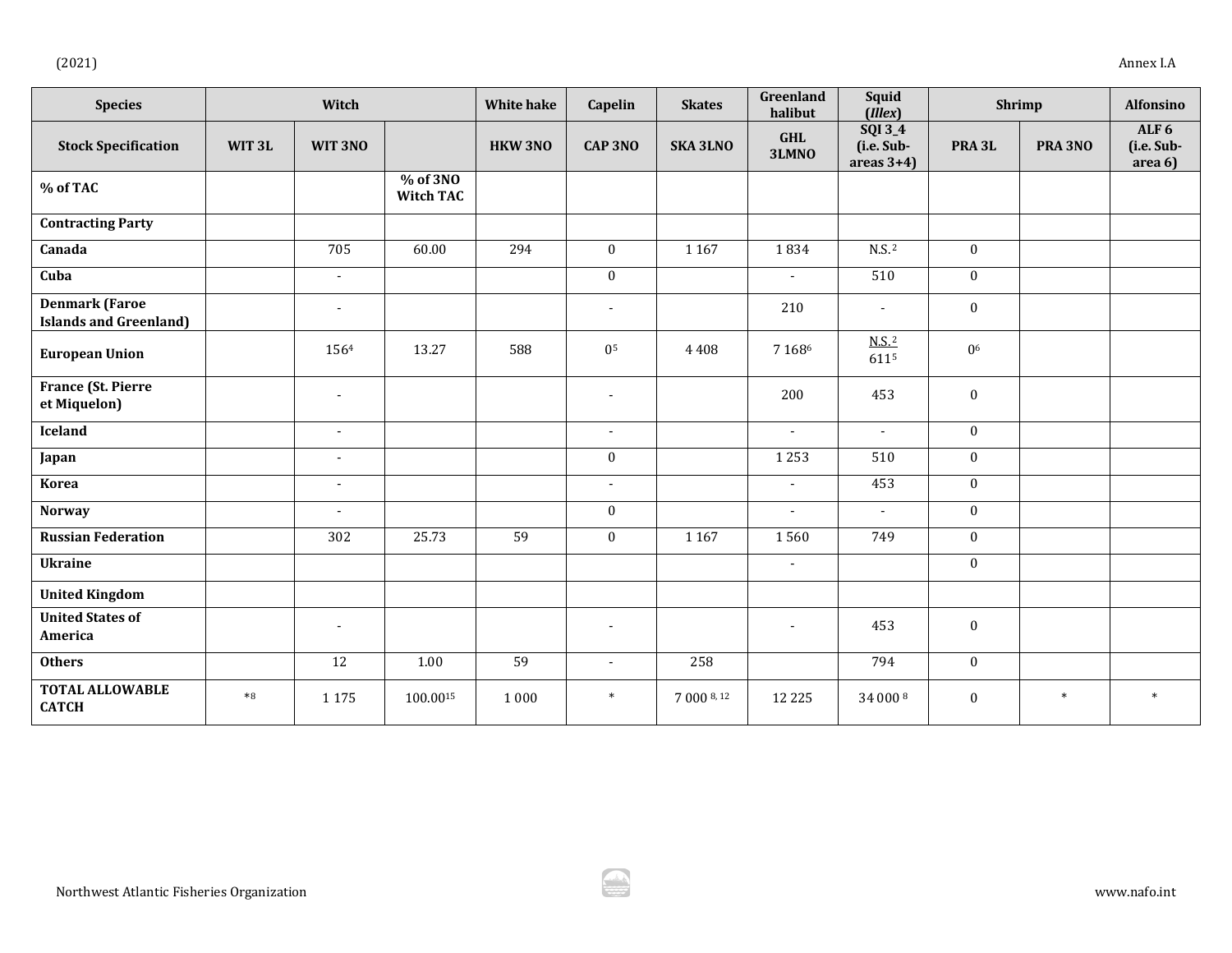- \* Ban on fishing in force.
- <sup>1</sup> Quota to be shared by vessels from Canada, Cuba, France (St. Pierre et Miquelon), Japan, Korea, Ukraine and USA.
- The allocations to these Contracting Parties are as yet undetermined, although their sum shall not exceed the difference between the total of allocations to other Contracting Parties and the TAC (= 29.467 tonnes).
- 3 Should NEAFC modify its level of TAC, these figures shall be adjusted accordingly by NAFO through a mail vote.<br>4 Including allocations to Estonia Latvia and Lithuania in accordance with the sharing arrangement of the for
- Including allocations to Estonia, Latvia and Lithuania in accordance with the sharing arrangement of the former USSR quota adopted by the Fisheries Commission in 2003 (FC WP 03-07), as applied by NAFO since 2005 following their accession to the European Union.
- <sup>5</sup> Including allocations to Estonia, Latvia and Lithuania in accordance with the sharing arrangement of the former USSR quota adopted by the Fisheries Commission in 2003 (FC WP 03- 07), and to Poland, as applied by NAFO since 2005 following their accession to the European Union.
- 6 Including allocations to Estonia, Latvia, Lithuania and Poland, as applied by NAFO since 2005 following their accession to the EU.<br><sup>7</sup> Allocation of 17.85% to Lithuania and 2.15% to Latvia following their accession to th
- <sup>7</sup> Allocation of 17.85% to Lithuania and 2.15% to Latvia following their accession to the European Union.<br><sup>8</sup> Applicable to 2021 and 2022
- <sup>8</sup> Applicable to 2021 and 2022.<br><sup>9</sup> If an increase in the overall  $T/4$
- If an increase in the overall TAC as defined in footnote 3 leads to an increase in these shares, the first 500 tonnes of that increase shall be added to the quota share referred to in footnote 1.
- 10 Notwithstanding the provision of Article 5.3(b) and without prejudice to future agreements on allocations, these quotas may be fished in their entirety by these Contracting Parties.<br>11 Applicable to 2021 2022 and 2023
- <sup>11</sup> Applicable to 2021, 2022, and 2023.<br><sup>12</sup> Should catches exceed 5,000 tonnes
- <sup>12</sup> Should catches exceed 5 000 tonnes, additional measures would be adopted to further restrain catches in 2021.

#### **Historical statements**

- 13 The allocation key of this stock is based on the 1998 Quota Table. In 1999, a moratorium on cod in Division 3M was declared.<br>14 The allocation key of this stock is based on the 1997 Quota Table. In 1998, a moratorium on
- 14 The allocation key of this stock is based on the 1997 Quota Table. In 1998, a moratorium on redfish in Division 3LN was declared.<br>15 The allocation key of this stock is based on the 1994 Quota Table. In 1995, a moratori
- <sup>15</sup> The allocation key of this stock is based on the 1994 Quota Table. In 1995, a moratorium on witch flounder in Division 3NO was declared.